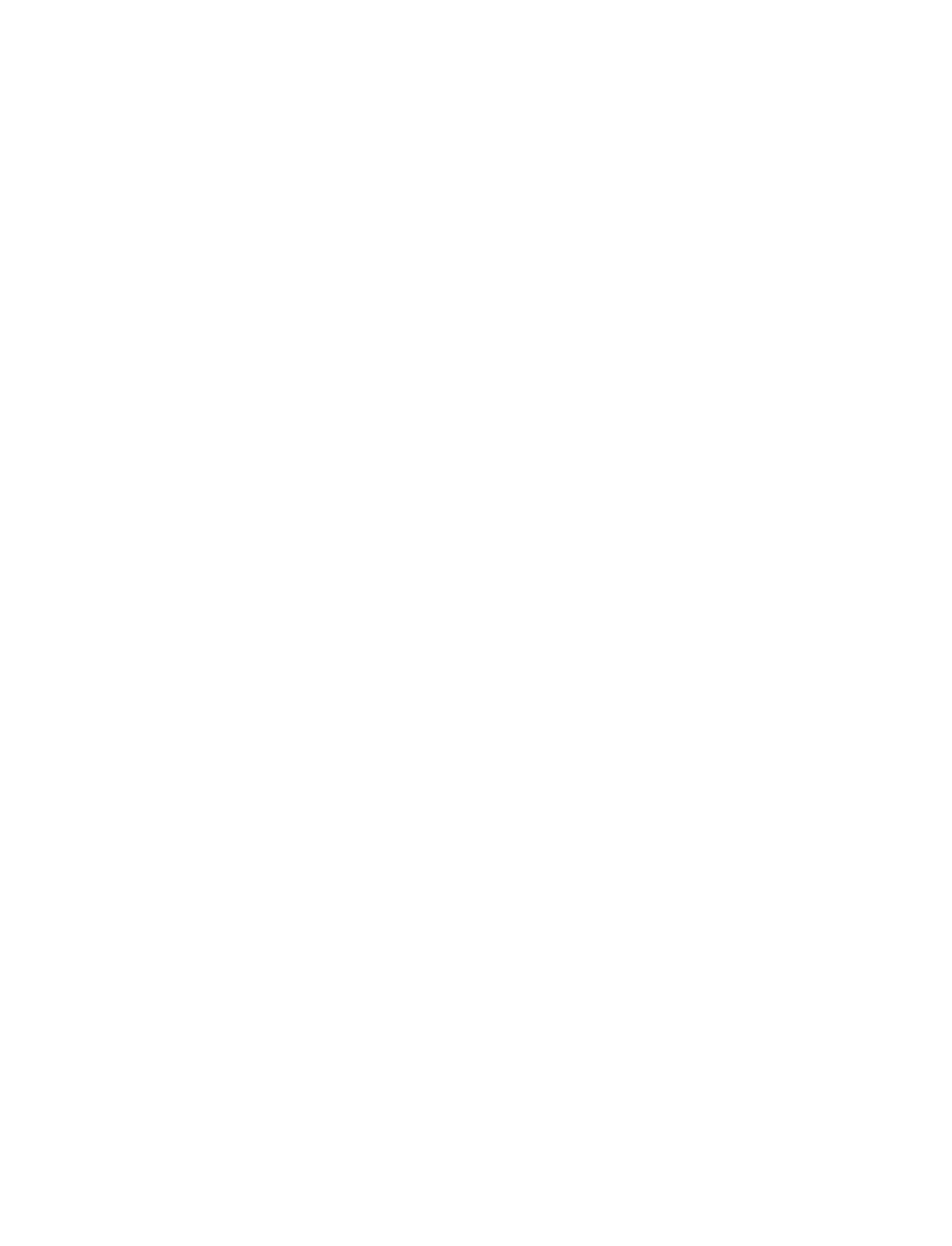#### I. Call to Order

Chairman Olesky called the meeting to order at 2:00 P.M. A quorum was established. Six (6) voting members were present.

#### II. Pledge of Allegiance and Invocation

The Pledge of Allegiance was recited and Invocation was held.

# **III.** Approval of Agenda<br>Add: VII. Marsha C

VII. Marsha Cravens after Parking Fees

Vice Chair Brougham moved to approve Agenda as amended. Second by Mr. Fuchs. Motion carried unanimously;  $6 - 0$ .

## IV. Approval of October 15, 2014 Minutes

Strike: *VIII. John Fuchs left at 2:55 PM*<br>Change: *VIII. Parking at Wiggins Pass to* VIII. Parking at Wiggins Pass to Parking at Connor Park

Ms. Bills moved to approve the October 15, 2014 Minutes as amended. Second by Mr. Fuchs. Motion carried unanimously;  $6 - \theta$ .

## V. Staff Highlights

## Capital Proiect Review

Barry Williams provided a Capital Projects Update dated October 16, 2014. (See attached) He reported all items highlighted in yellow have been completed and will be removed when list is updated.

o Eagle Lakes Community Center estimated time for completion in February. A Park Program Supervisor, Mr. Matt Lee, has been hired to coordinate that project with Facilities Management in selecting items for that Community Center. A grand opening date has not been selected at this time.

Ms. Bills inquired about an article in the Collier Newspaper regarding Commissioner Fiala and the progress of the Community Center.

Hank Jones responded there were some quality issues with the contractor that caused a three (3) week delay. Some important details were not followed under the contract. The Contractor was made to remove a third of the roof already installed and some gutters; and then reinstall them properly. The Contractor also did not follow installment specifications to prevent windows fiom future leaks. The Contractor was made to remove the windows and do them correctly.

Ms. Gibson-Lamel asked if an interested pickle ball enthusiast meeting had been held.

Barry Williams responded Jeanine McPherson-Hogie met with some of the pickle ball enthusiast early on. Considering developing intemally.

A question was asked if East Naples expanding to pickle ball.

No plans for PAR to add lines to courts that don't have the lines already. Additional capital project questions were addressed by Staff.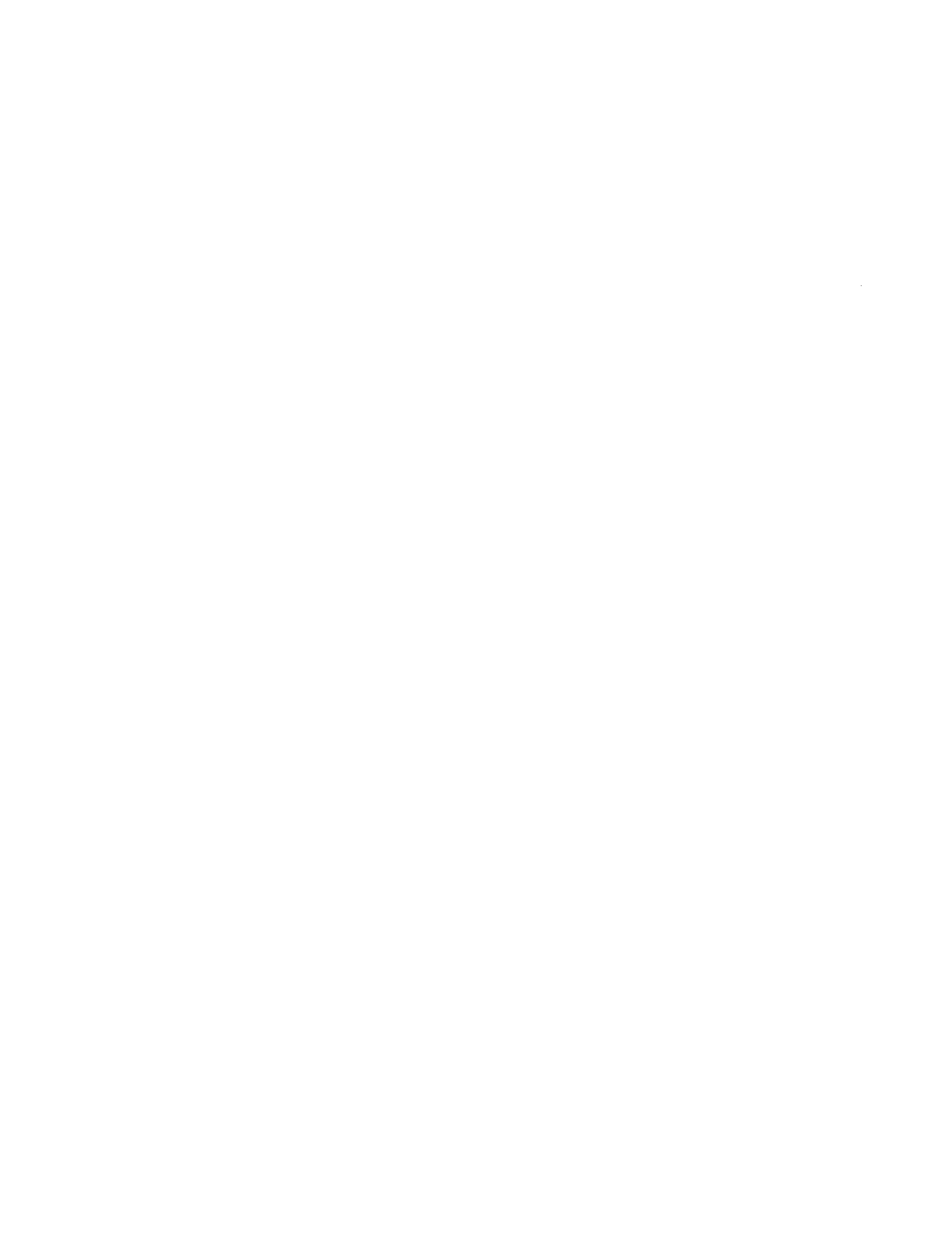#### VI. New Business

## Biq Corkscrew Island Regional Park

Staff distributed Big Corkscrew Island Regional Park Meeting minutes from Public Information Meetings held on September 30 and October 30, 2014. BCIRP Vote Results and the BCIRP and Flyer information on BCIRP website. (See attached)

Amanda Townsend gave a slide presentation on govenment facilities and a brief history on the BCIRP. BCIRP Master Plan was designed in 2006 and due to the economic decline was not started. On September 30 and October 30 adesign and information public meetings were held. The most important elements that were incorporated in to 2006 desiga plan:

- Community Center ranked  $#1$  without any negative votes.
- Interactive Water Feature
- $\bullet$  Walking and Jog Path
- $\bullet$  Soccer Fields

New elements suggested and were not in the 2006 Plan included:

- $\bullet$  Little league complex
- Gymnasium
- . Pool and Aquatic complex seems to be bubbling up to the top, as something that is important to the community.

The County is hosting an on-line conversation and interactive website, where folks can go register, post ideas and go up and down on other folk's ideas to have conversation with the public on what they want at BCIRP.

Shc reported several community groups have been holding there own meetings; Golden Gate Civic Association. Ilomeowners Association of Golden Gatc Estates, Waterways Community and possibly Corkscrew Island and Orange Tree Association have all been working together. The County is gctting dribbles of feedback from them.

She explained the proposed phasing and funding plan. The plan is to possibly break ground in September/October 2015 to begin to deliver Phase I. Phase II could include a Community Center, as well as an aquatic complex by 2019.

> VICE CHAIR BROUGHAM: Can I ask you a question? AMANDA TOWNSEND: Mm hmmm.

VICE CHAIR BROUGHAM: I'm sure there is an Engineering or funding reason.

AMANDA TOWNSEND: Mm hmm.

VICE CHAIR BROUGIIAM: but the Community Center, ranked far away, number (1) one and the four (4) soccer fields are  $4<sup>th</sup>$  and 5th, why aren't they switched, why don't you put the Community Center in Phase I? AMANDA TOWNSEND: It is a possibility and we've

discussed it. At this time, generally speaking, you've got to get that infrastructure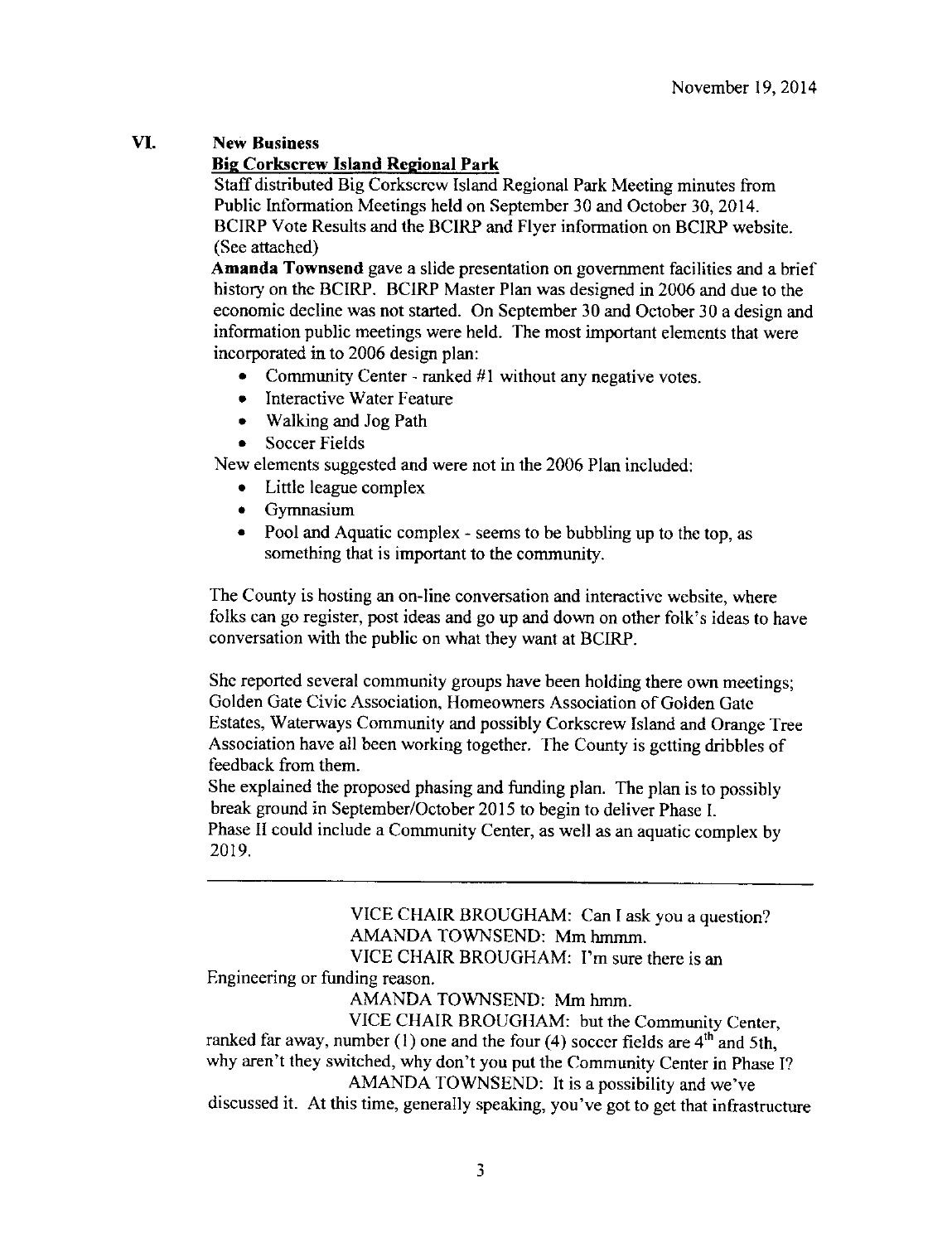$\label{eq:2.1} \frac{1}{\sqrt{2}}\left(\frac{1}{\sqrt{2}}\right)^{2} \left(\frac{1}{\sqrt{2}}\right)^{2} \left(\frac{1}{\sqrt{2}}\right)^{2} \left(\frac{1}{\sqrt{2}}\right)^{2} \left(\frac{1}{\sqrt{2}}\right)^{2} \left(\frac{1}{\sqrt{2}}\right)^{2} \left(\frac{1}{\sqrt{2}}\right)^{2} \left(\frac{1}{\sqrt{2}}\right)^{2} \left(\frac{1}{\sqrt{2}}\right)^{2} \left(\frac{1}{\sqrt{2}}\right)^{2} \left(\frac{1}{\sqrt{2}}\right)^{2} \left(\$  $\label{eq:2.1} \frac{1}{\sqrt{2}}\int_{\mathbb{R}^3}\frac{1}{\sqrt{2}}\left(\frac{1}{\sqrt{2}}\right)^2\frac{1}{\sqrt{2}}\left(\frac{1}{\sqrt{2}}\right)^2\frac{1}{\sqrt{2}}\left(\frac{1}{\sqrt{2}}\right)^2\frac{1}{\sqrt{2}}\left(\frac{1}{\sqrt{2}}\right)^2.$ 

 $\label{eq:2.1} \mathcal{L}(\mathcal{L}^{\text{max}}_{\mathcal{L}}(\mathcal{L}^{\text{max}}_{\mathcal{L}}),\mathcal{L}^{\text{max}}_{\mathcal{L}^{\text{max}}_{\mathcal{L}}})$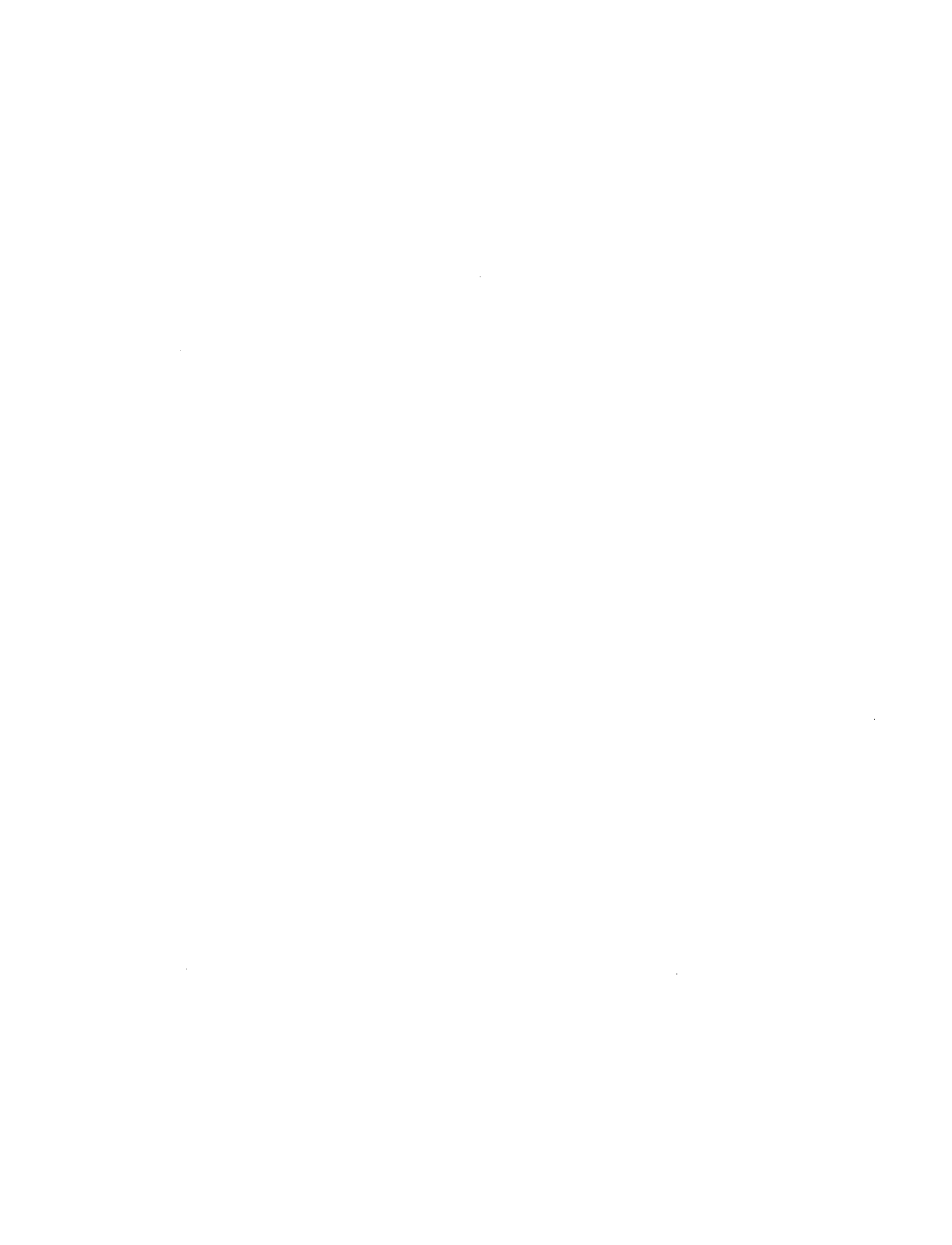and horizontal construction in first, so that, it is sort of an industry standard for the way that parks and ...

utilities. VICE CHAIR BROUGHAM: I know, I'm in site work and

AMANDA TOWNSEND: (Laugh)

VICE CHAIRMAN BROUGHAM: Then we move down to four (4) soccer fields for \$3,000,000.

BARRY WILLIAMS: Let me respond to that, if I could, because I've had some input into that decision. I think, you know, there is a couple of things that are coming out of this and there are so many moving parts to this thing but the one is, in kinda of like what we've done at Eagle Lakes where we... and what we've done at Golden Gate and Immokalee Sports Complex, were you have a community center pool combo. If we had those components in the initial phase. The other consideration there, is staffing and operational costs. So...

VICE CHAIRMAN BROUGHAM: Mm Hmm

BARRY WILLIAMS: you know, the thought of trying to get in and get as much as you can, in terms of a park for the public to use as quickly as they can. It just seemed that in that initial phase, where those components...

VICE CHAIRMAN BROUGHAM: (inaudible)

AMANDA TOWNSEND: and of couse, staffing and operational costs come into consideration, as well as, the complication of trying to complete infrastructional construction once you got people in the parking

VICE CHAIRMAN BROUGHAM: (inaudible)

MCMURDO SMITH: I have a question Amanda, down there, where you have the Community Center at 7,000 sq. ft.

AMANDA TOWNSEND: Mm Hmm.

MCMURDO SMITH: I think it is a little small for that area. Most of the other ones that we've been building lately, have been what... about? About  $10,000$  plus. In that area, out there, where is a lot of population and growth, I think you should either make it a little bigger with a possibility ofexpansion versus 7,000, because a 7,000 sq. ft. building is not very big. This is just my. . . this is my comment.

AMANDA TOWNSEND: No, I absolutely here you. We have seen, for example, at Community Park that was started at 7,000 and had an expansion in several places. The plan would definitely be to leave room for expansion. We heard loud and clear.. . In fact, the 2005 plan had a 5,000 sq. ft. community center. We heard loud and clear from the community that they did not think that was sufficient. Of course, to build the bigger community center, all at once, delays.. . you know... delays your funding.

one priority. MCMURDO SMITH: It is, but there again, it is their number

AMANDA TOWNSEND: Okay.

MCMURDO SMITH: Okay. Going to the aquatic complex. I know at the meeting there was a big outcry for the aquatic complex and also there was an outcry fiom the Athletic Director and Diving Coach at the high school If your is say there was a difference between a competitive pool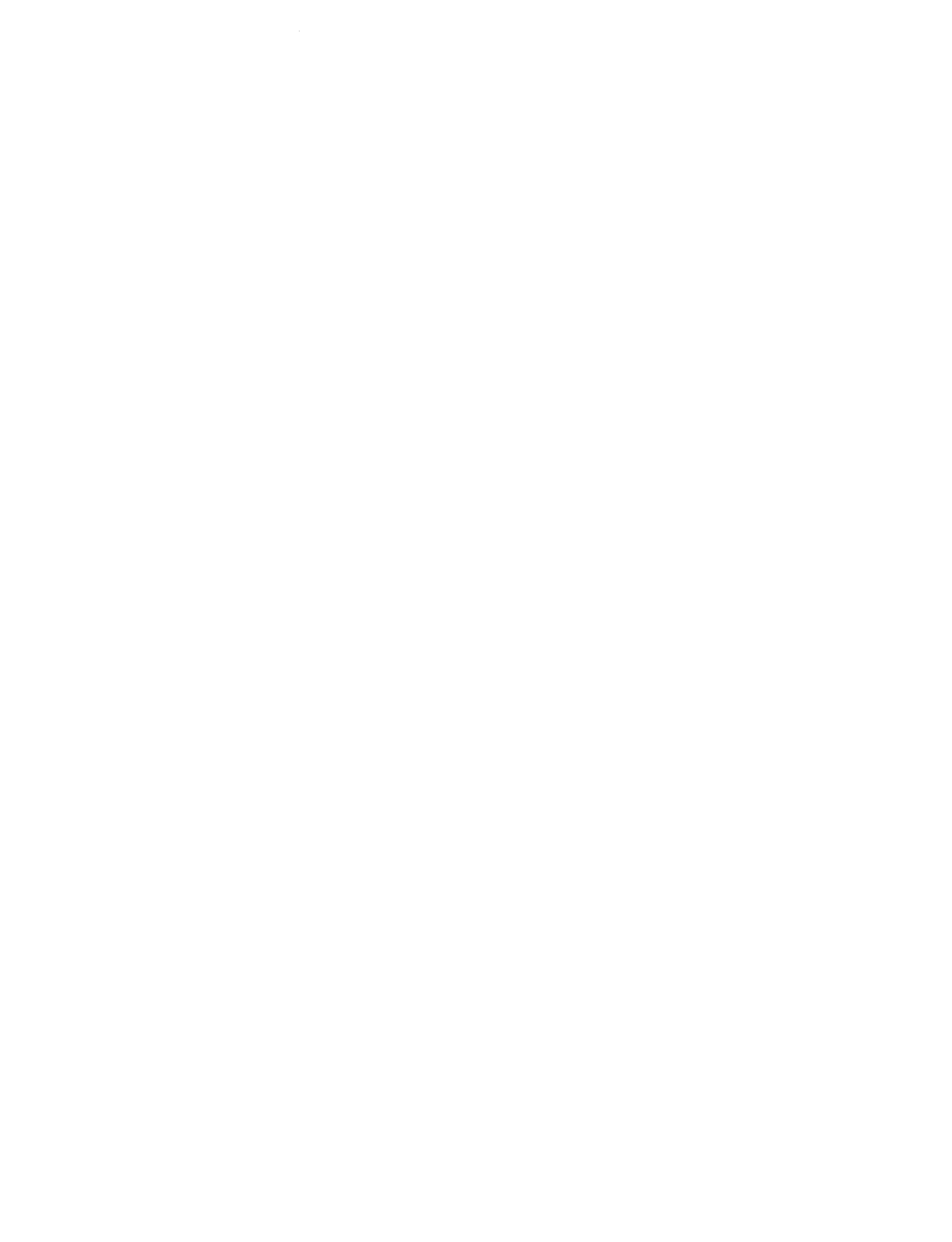and a recreation pool. If we are going to build a pool for the high school swim team, I think we have to combine a recreation and a competitive pool. And then... why isn't the school building a competition pool for the high school team? They built a football fields and a bascball fields. So, then we can build a recreation pool that we could. . .you know.. . like Sun N Fun where there is less water depth and all that, because when you get in to competition the water has to be higher and you don't get as much family type of activity. That is my only concem there.

AMANDA TOWNSEND: We have... before we go to speak the Board on December  $9<sup>th</sup>$ ... umm, if at all possible we'll be having some conversion with the School District because we want to identify usual needs and have those kind of conversations with them. We haven't done that yet... umm, but it is on our radar in the very near future.

MCMURDO SMITH: A comment made was... We have to drive our swim team all the way to Immokalee to swim. Well, the school is right there.

AMANDA TOWNSEND: And the school is incurring operational cost for that.

MCMURDO SMITH: I think the school should build it.

(Laughter)

(Background remarks made by others - inaudible)

BARRY WILLIAMS: We can takc those comments into the discussions with the School Board.

(Laughter)

AMANDA TOWNSEND: Absolutely. CHAIRMAN OLESKY: If you'll build it, we'll use it.

(Laughter)

AMANDA TOWNSEND: So when we start to look further out in the planning window, things get fuzzier. An initiative, that has been running parallel to our conversations with the community about the Big Corkscrew Island Regional Park... umm, is an initiative that we got direction by the County Board about, about a ycar ago... and that is to attempt to look for an appropriate location for a soccer complex in a private/public partnership to be built by the Southwest Florida Soccer Foundation Naples Adrenaline. Ummm, right now, we think that there may be some possibilities to develop that partnership in a third phasc of this Park that was certainly not anticipated when the 2006 plan was done and... and really has only been on staff radar screen since this spring. The reason for that is that the  $\dots$  let's go back to this slide here... the Public Utilities Division commissioned an Optimization Study to look at ROW planning and infrastructure planning and what have you ... in this entire Northeast area. And one of intercsting things thal came out of this study with that Consultant did is ... was that this 90 acre lake here, which in 2006 was anticipated to be a recreational lake... is... it is probably of poor quality and very low... has very shallow depth and some maintenance challenges and may/could be used better. as water management and with somc fill, creating some more park acreage, rather than being used as a full 90 acre recreational lake. And here is what that looked like when it came out of that Optimization Study that was commissioned by Public Utilities. That would be the lake and the concept would be to dig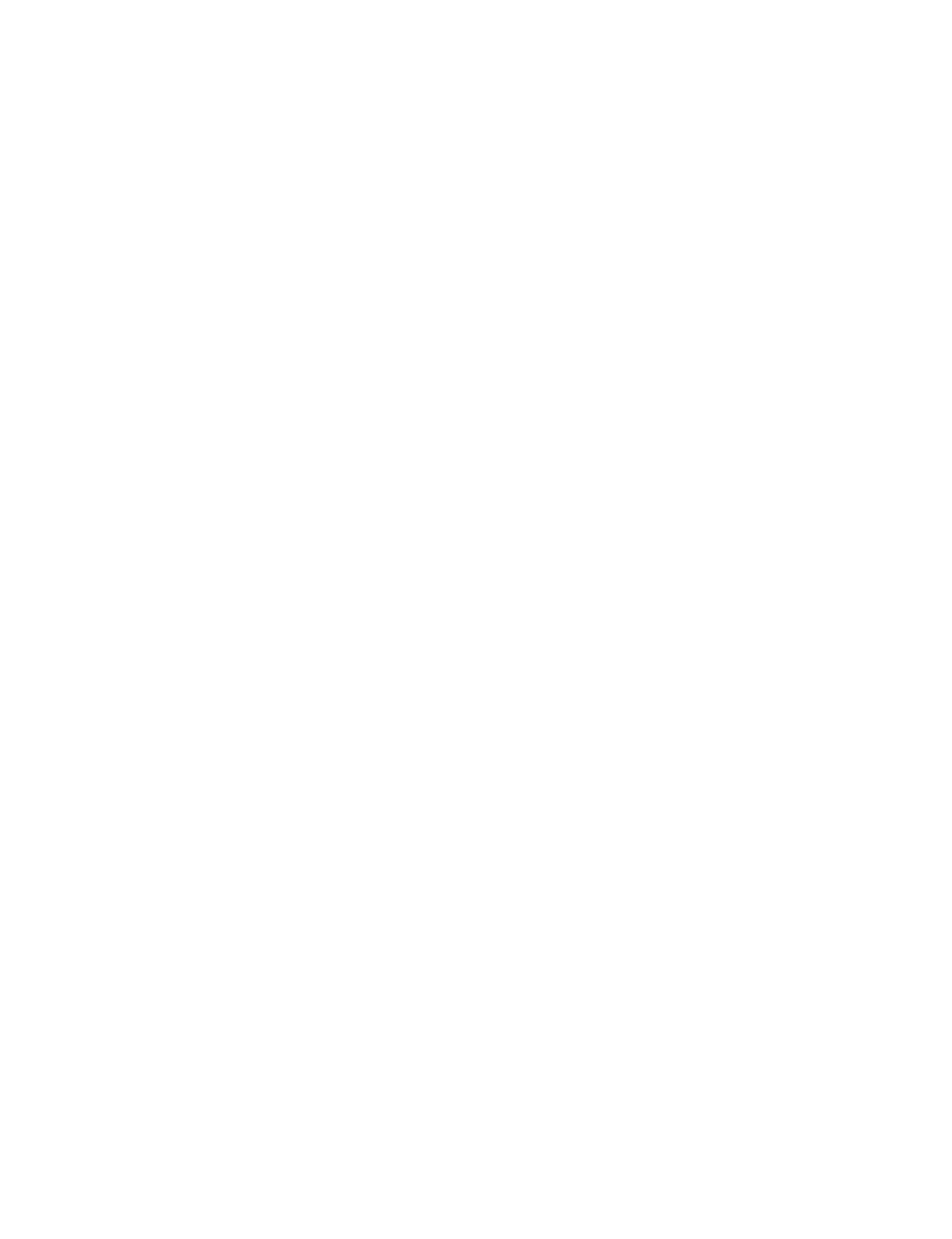deeper where there is water and accumulate fill for more acreage for park facilities within that footprint. Here again, this is still kind of in a feasibility stage but we think there is a potential there that it would work and a potential that would be a place to locate the soocer complex.

MCMURDO SMITH: At the meeting, the people who were there; were completely, almost 100% against that accept if there a pool was involved. So, are you still going back with this same plan. .. going back to the Board?

AMANDA TOWNSEND: Well, so far, the kind of input we've gotten... we absolutely know that the community members in... in particularly in the immediate area but also in surrounding areas are not at all interested in a soccer complex initiative, particularly in the upper 59 acres. We surveyed by hand at the meeting about... "Well, what about in the third phase, in the lake area?" And we got about 15 no's and 5 maybe's... umm... on-line I'm are getting the same kind of feedback. Just recent... just as recently as this moming, the Civic Association and the Homeowners Association, have both reached out and said "we want to make sure we have fully contemplated this concept; can you forward us more information?" So, nobody has taken this completely off the table yet.

MCMURDO SMITH: Sure sounded like it is.

VICE CHAIR BROUGHAM: Can you go back to slide 3?

To that overall grinder.. .wherever, wherever that was. Umm. No. No. Nope.

AMANDA TOWNSEND: This one. No. (Moves slides)

VICE CHAIR BROUGHAM: Nope. There. What is that up at the top? That race track...

AMANDA TOWNSEND: Parking lot.

MURCO SMITH: Parking lot.

VICE CHAIR BROUGHAM: A parking lot.

AMANDA TOWNSEND: Yes.

VICE CHAIR BROUGFIAM: And then go to the slide that shows the Sheriff's Substation, , and so forth. Okay. And... right in the middle. .. how... Point to where the potential soccer facility would be.

AMANDA TOWNSEND: This is that 90 acres.

VICE CIIAIR BROUGHAM: Right there. Okay. What is the distance between the soccer complex and that housing development to the left?

AMANDA TOWNSEND: I couldn't tell you off... I

couldn't...

VICE CHAIR BROUGHAM: A thousand yards. AMANDA TOWNSEND: Feet.

VICE CHAIR BROUGHAM: A thousand feet. Well, I wasn't at that meeting... but I can tell you what my opinion would be... that due to the traffic and the all the activity that would be at the soccer complex, day or night or both... ifI lived there, I wouldn't want any part of it either.

AMANDA TOWNSEND: That's understood. Of course, it is a Regional Park so it has a draw

VICE CHAIR BROUGFIAM: Yeah, I know but umm.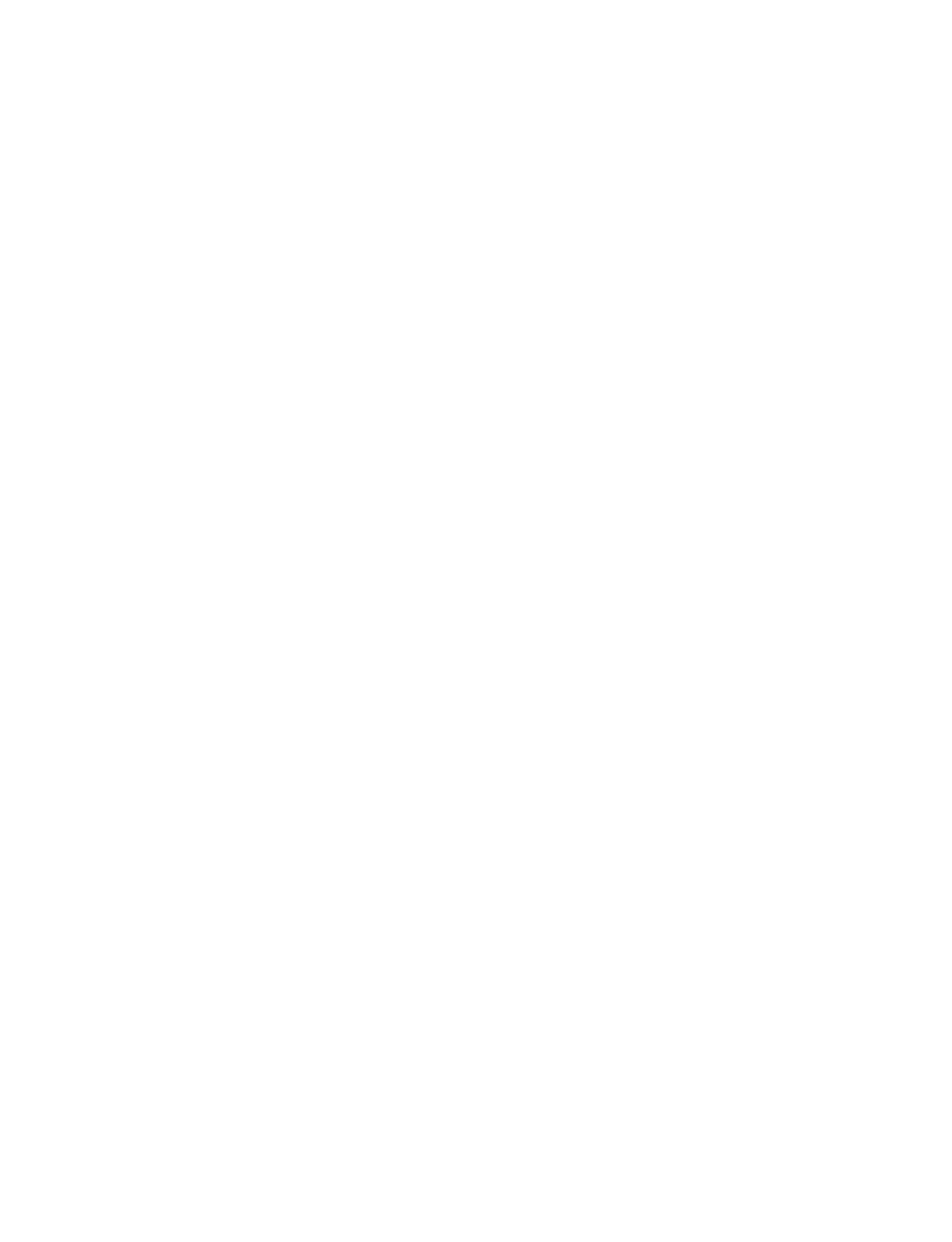AMANDA TOWNSEND: Something else I should add... is that there will be a ROW alignment that should come in right about here. So, there will be vehicular access to the park from the Southeast, as well as the Northwest.

VICE CHAIR BROUGHAM: Having a soccer complex at North Collier Park.. . is onc thing, you look around and you don't see any homes around here.

> BARRY WILLIAMS: Well, (inaudible) MARY BILLS: Shortly will.

VICE CHAIR BROUGHAM: Well, this was here before the homes were built. Just an observation.

MCMURDO SMITII: I also think the public out there was against the private sector building that facility. I don't think they would be opposed to having more soccer fields in the lower area, down there, as long as it is under control by the County control and not a private \_\_\_\_\_\_. That was kind of the feeling I got.

AMANDA TOWNSEND: Yeah, and that will take more conversations with the community. Obviously, to have a public/private partnership is a significant savings to the County... umm, both for construclion costs and operational costs. At this point we are encouraging Southwest Soccer Foundation to reach out to the Community and find out what the concems are. And see if they can be addressed or not. Maybe they can and maybe they can't and of course, ultimately, it would be truly a Boards decision, as well.

VICE CHAIR BROUGHAM: Aren't they. .. the Soccer Foundation... aren't they also looking at all available potential sites in this area or are they sort of, pointing their gun right there.

AMANDA TOWNSEND: No, no, in fact, we met with Mr. Budzke this moming and he is remains open to other locations, as well.

VICE CHAIR BROUGHAM: You know, Madam Recorder, some of these comments that happened, like the past 10 minutes and so forth, if those could more towards the verbatim side than a top level summary, I think it's important for the Board Members comments to get in the minutes. The minutes, are a lot of times read by the Commissioners and others and I think input from PARAB Members is important for them to see.

CHAIRMAN OLESKY: Do we have anv public

speakers?

AMANDA TOWNSEND: Nope. CHAIRMAN OLESKY: You're not done yet? AMANDA TOWNSEND: I think I am done. I think I am

done.

BARRY WILLIAMS: I don't know that we were looking, Mr. Chair, for anything other than informational at this point. I think that we did want to bring this... a summary of ... kind of... the results of the community meetings... There is a desire to for us to go to the Board of County Commissioners.., and do likewise and get some direction from them. I do appreciate comments, they will certainly be noted and brought forward, but that if you do have public comments.. . certainly.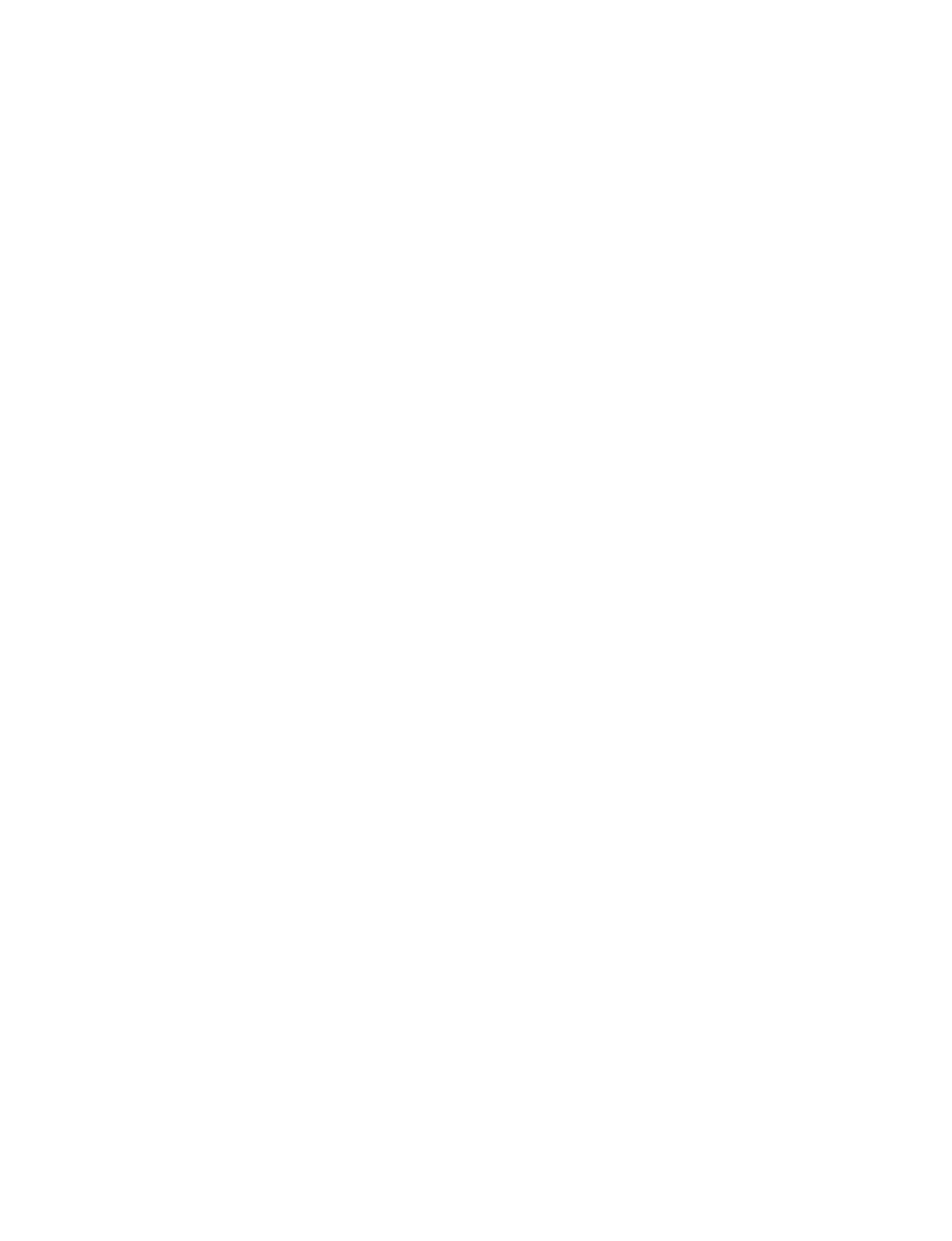VICE CHAIR BROUGHAM: Just to add on to that, though, and we have discussed this at the last meeting to some extent. To clarity in the process the role of the Parks and Recreational Advisory Board in these processing. I think the public meetings are absolutely essential for a step... and as plans, we can all get more specific and get a combination of plans, potential plans, public input and as so forth. To vent it through this Board is absolutely a good thing to do, as part of process going forward. . . not in the rebound. . . and that's my comment to incorporate our cornments going forward.,, and that is my opinion, not the Board's opinion but I think we heard last time, this Board wants to play a more active role, in the process, in a timely fashion rather than a retroactive.

BARRY WILLIAMS: I appreciate that and we'll certainly endeavor to do that. I do want to say... I do want to thank Mr. Smith for being at the public meeting. That was very helpful to have that insight. So, I appreciate that.

CHAIRMAN OLESKY: Now public comments.

CORRINE PULZZOTTO: Hi, my name is Corrine. I am a Waterway's resident. I've been at the meetings about this, and we were definitely fine about a recreation park, long overdue out there. The problem is. .. the privately owned homes situation, we've worked with the fairgrounds, we tried (inaudible), and also tried being good neighbors. Now, you're having a privately owned... that's a problem we have. There is nothing out there. There are no restaurants, no hotels, no anything. (Inaudible) I just want to let you know. .. we are very concern about it. There are four communities surrounding this park. Not access can happen when the fairground roads (inaudible) ... We have phase parking when that happens. We have porta potties set-up on the road when the fairgrounds come out, cause there's nothing out there. This is a problem and we are very, very concern about this. There is miles before you can get into this because of the four surrounding communities. That's all. I just wanted to share that. Thank you.

SHIRLEY COTHRAN: My name is Shirley Cothran. I am from Waterways also. I am going to look at this a little bit differently. .. and there has been a lot of talk about this park for the community and the things that should go into it to serve the community. But I asked at one of the public meetings and I think I might have irritated some people... as to why County Staff was spending time doing site search for a private company... and the reply they made... made me start to think that these people do work for the County Commissioners and that's why they were doing it. Then I also look at an RFP that the County did. We're talking about giving this man, 60 acres. The value of the land out there is \$30,000 per acre. We are talking about giving him, 1.8 million dollars' worth of land. He said he'll would put some of his own money into it. But quite frankly, I have never heard of this man before this thing came up... I'm not sure many people have. In the RFP, that I looked at... it asked for the company's qualifications to do a project... it asks for their employee's experience... it asks for other projects and if they met the deadlines, did they come in on budget... they asked for asked for  $\frac{1}{\sqrt{2}}$  canals and a mitigation study. I don't know if you have gotten all those things from this man or not, but I think those things should be done before the County commits money... commits land to him, because that's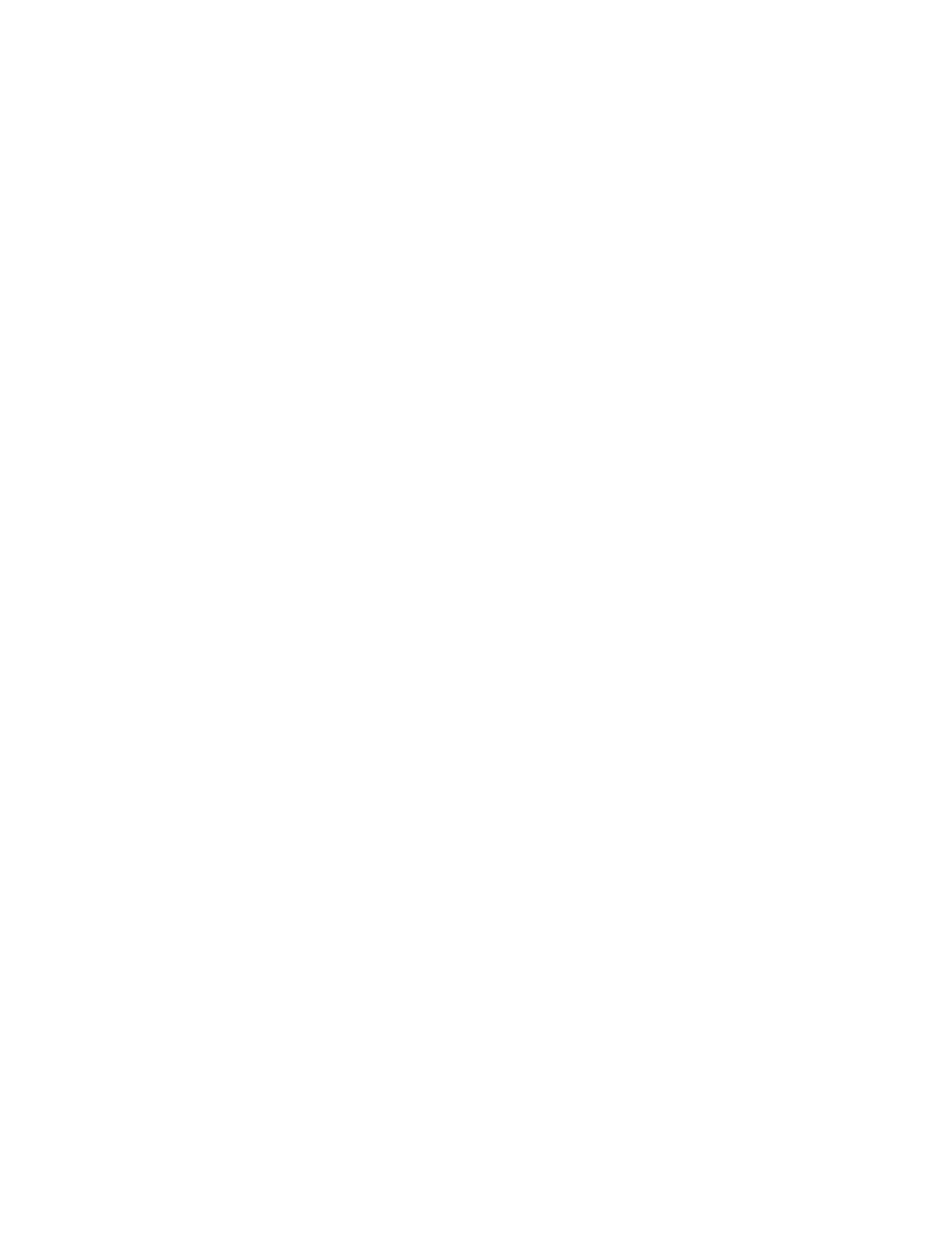what you do. I just don't know... and you can tell me whether or not... the due diligence has been donc or not concerning this project. I watched a Board of Commissioners meeting, from last December... and those people were all excited and that is great to have enthusiasm but they weren't asking any business questions... and you know, I thought its part of the job. That's my other (inaudible) that have come out in other meetings, there has becn some cmotional meetings. So we do have real concems. We do ...we gct hit with... my house gets hit with light solutions from the schools ball field because I'm right behind it. It hits a friend of mine's house. It doesn't bother me because I'm in the back of my house. The houses in Waterways, there is a number of them. I know because I sent them emails last night. .. . It is their backyards that will be looking at this park. I won't bore you today... maybe I will email, ifI have the email addresses... of pictures, those people have taken out of the back of their house and what they see looking at from their back of their homes.

No one has mentioned a thing about privacy walls or sound barriers or any of this. I don't know if they are in the plans or not but I didn't see them. So...

VICE CHAIR BROUGHAM: They're a bunch of years away from that detail. Right now it is just concepts. I mean bare bones concept, all you see is what is on the slide. You got years, believe me.

SHIRLEY COTHRAN: The other thing... (lnaudible) where did they place the stadium? ... On the west end of land there, at the lake, it is closer to Waterways than to the high school, or the orchards or the water treatment plant. So.. .

VICE CHAIR BROUGHAM: Email your concems and pictures into the County Commissioners as well as here. Those people are going to make the decision.

SHIRLEY COTHRAN: And we are doing that. But we... VICE CHAIR BROUGHAM: Sometimes we like the decisions here, but we're not allowed. All we can make are recommendations. SHIRLEY COTHRAN: That is what we would like, your

comments to help us.

CHAIRMAN OLESKY: Going to Old Business. MURDO SMITH: Can I ask a question before we go on to

Old Business?

CHAIRMAN OLESKY: Yes.

MURDO SMITH: Barry, there's a question that I think you brought up also... about the possibility of filling in that lake and using it for more recreational facilities... has there been any look into what this might cost or anything or?

BARRY WILLIAMS: Public Utilities did an Ootimization Study and suggested we could fill it in and create another 45 acres.

MURCO SMITH: Okay. Did they say how much be to fill that in at somc point?

BARRY WILLIAMS: We've had some rough estimates.<br>There is a variety of scenarios you can pursue. That the ... I am not even sure I got a good range, but it would be... at \$30,000 an acre, you know... to go buy land, it would be worth our while to do it and to develop it and to create that there. MURDO SMITH: I think maybe, if that's a feasibility...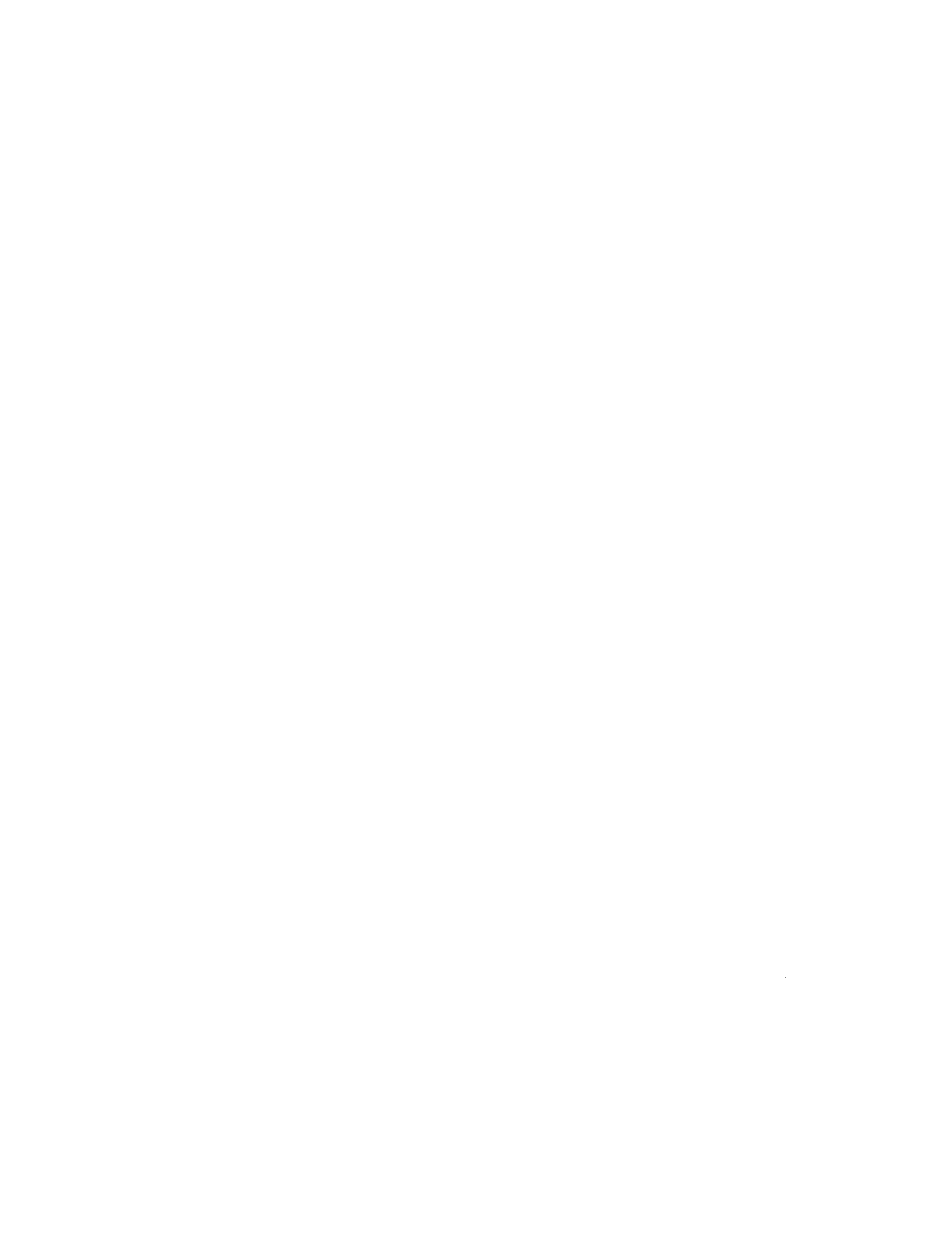instead of putting a soccer complex in, maybe look at filling that in and putting other County recreation facilities in those 45 acres that would be what the public would need, maybe a little league complex, Everyone is looking for.. . where the lights could be well maintained. .. or something like that. I think we should continue to look at that, it is very valuable, to have those extra 45 acres.

BARRY WILLIAMS: Absolutely. And I do think that is the intent. .. that's to get to the Board and say we've had these public meetings and this is the kind of feedback we are getting. Certainly we are hearing people's opposition to Mr. Budzke's proposal. And at this is the point, I think, fiom the Staff point of view, keep your options open... let's look at it. There is an initiative in Lee County that was just talked about, similar kind of deal, a private/public partnership where they developed basketball/volleyball space for... from.. . rerun from a private sector. I think our question is. .. and the questions is... What can Mr. Budzke provide that will benefit the public? I think he is working hard to try to define that. Whether it is a good idea or not, whether it should be here or not... I think, ultimately we arc going to go to the Board and get them to give us some direction so.

CHAIRMAN OLESKY: Is there some other property that was for sale were the groves were? At one time... I thought...

BARRY WILLIAMS: I think that went under... Mr. Paul sold those lands to a private developer. So thark you for letting us bring this to you and we will do this more than what perhaps, we have done in the past.

> MURDO SMITH: When does it go before the Board again? BARRY WILLIAMS: December 9th

VICE CHAIR BROUGHAM: In the same sense in what you' ve presented, Amanda?

> AMANDA TOWNSEND: A little more refined. VICE CHAIR BROUGHAM: More power point? BARRY WILLIAMS: She cleans up a little better before. CHAIRMAN OLESKY: Any other comments? VICE CIIAIR BROUGHAM: Well, I think you should

say... that you had a review session with the PARAB and there were public comments. Otherwise

AMANDA TOWNSEND: Yes.

## VII. Old Business

#### PARAB Member's Terms

Barry Williams provided a copy of an email sent to PABAB Members on October 27,2014. (See attached) He reviewed:

- . Advisory Board Member terns are for four (4) years.
- . The new Advisory Board Member, Ms. Rebecca Lamel, was approved by the Board yesterday.
- . Board Members with terms due to expire on December 31, 2014, applications were approved at the Novembet Board of County Commissioner's meetins.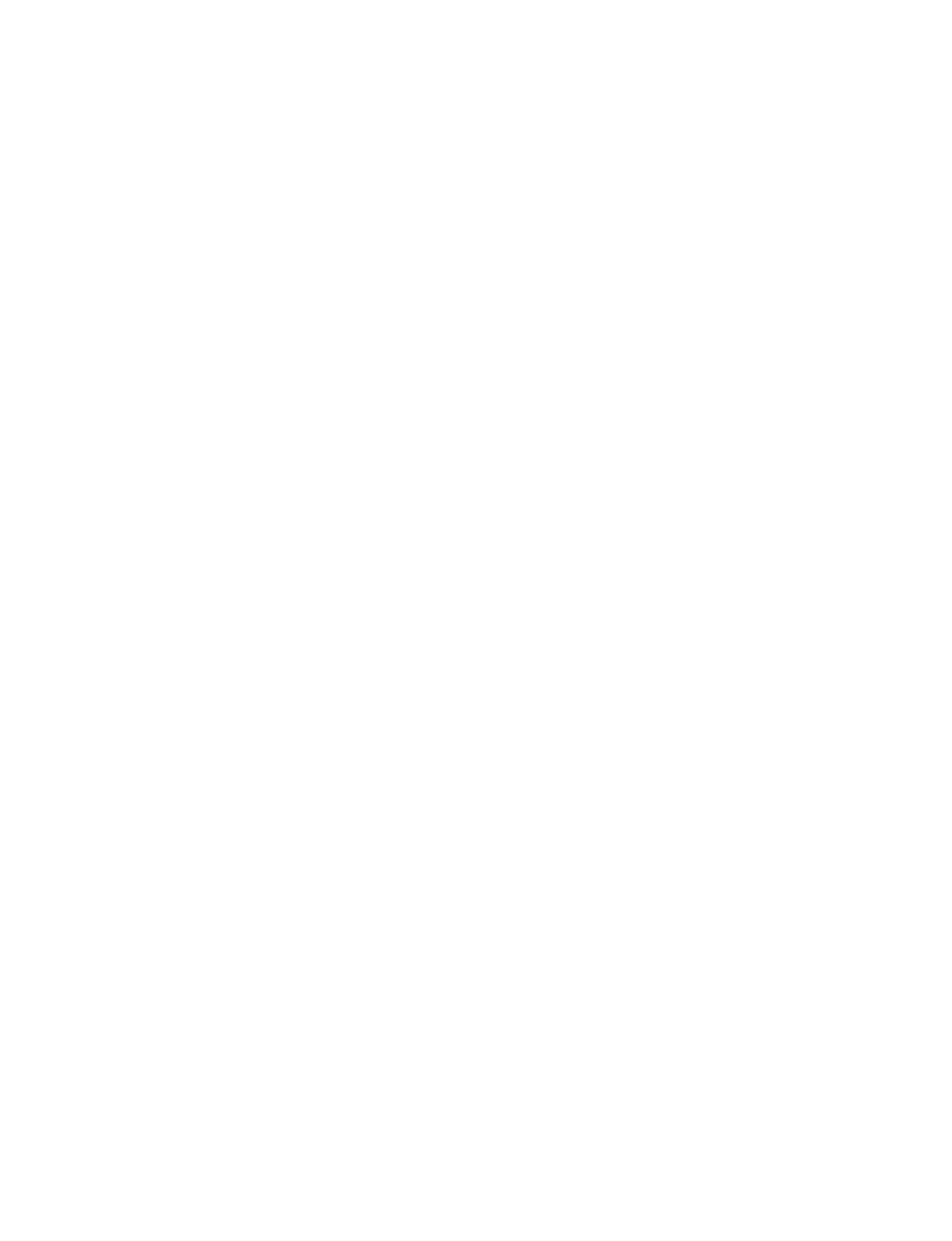#### Pelican Bay Community Park

Staff distributed copies of a Special Warranty Deed and Declaration of Restrictions and Protective Covenanls for Parcel "A", Pelican Bay Unit Nineteen; both dated September 26, 1994. Also distributed: Executive Summary: Recommendation to approve the expenditure of Tourist Development Beach Park Facilities Tax Funds for 3734.370 with Q. Grady Minor and Associates, P.A. for Request For Proposdl number I1-6301, "Design Services for Clam Pass", and make a finding that this expenditure promotes tourism. (See attached) Barry Williams reported:

- . Any improvements made to Pelican Bay Community Park rcquires the approval of the Pelican Bay Foundation.
- . He is not opposed to reinstalling a baseball field at Pclican Bay. He noted the previous field had received very little use.

Discussion was made on lights, maintenance and the reinstallation of the baseball field to be used for little league baseball.

#### Adopt a Park Follow up List

Staff provided a "Park Follow-Up List." (See attached) Due to a shortage of Staff, the list is not as comprehensive as he prefers. He will expanded on it. He will provide the list on a regular basis.

Rebecca Gibson-Lamel asked if she would be assigned any parks to report on. Barry Williams responded yes and this is something we'll have to talk about.

#### **Clam Pass Boardwalk Project**

BARRY WILLIAMS: Just for the audience. There are a couple of things we wanted to do with this itcm. One is, we do have an Agenda Item that we have in your packet.. . that we are asking for your approval on. But rather than to do that... then... two items later let Marsha talk... I think we might need to reconsider that. What I wanted to do initially, was just to tell you wherc we were with this project, I think that was the question that had emerged last month, to what extent we kept you all in the dark, our apologies, that was not in our intent. I put a couple of things in your packet to kinda let you know the progression of this thing. I actually approached the Pelican Bay Foundation last... I want to say last winter and talked to them about a project that has been on the books fbr some time. That's to redo the Clam Pass Park parking lot, install a kayak launch and to extend a southem boardwalk from the existing boardwalk. And when I went to the Pelican Bay Foundation and talked to them about that... they had a lot of questions about that project. Primarily, its impact on the current mangroves that are there, permitting requirements, the big question was the need that we had for that project. All those kind of questions. Throughout that conversation with the Pelican Bay Foundation, I was actually asked by Marsha to talk to Pelican Bay Services Division. Which I did, and talked to them about just kind of our plans our thoughts. I was also invited to attend a Mangrove Action Group, as well, to talk to them. And so we are starting to get interest certainly in this project, as far as; what we are doing with it. why we are doing it and how we're going to do it.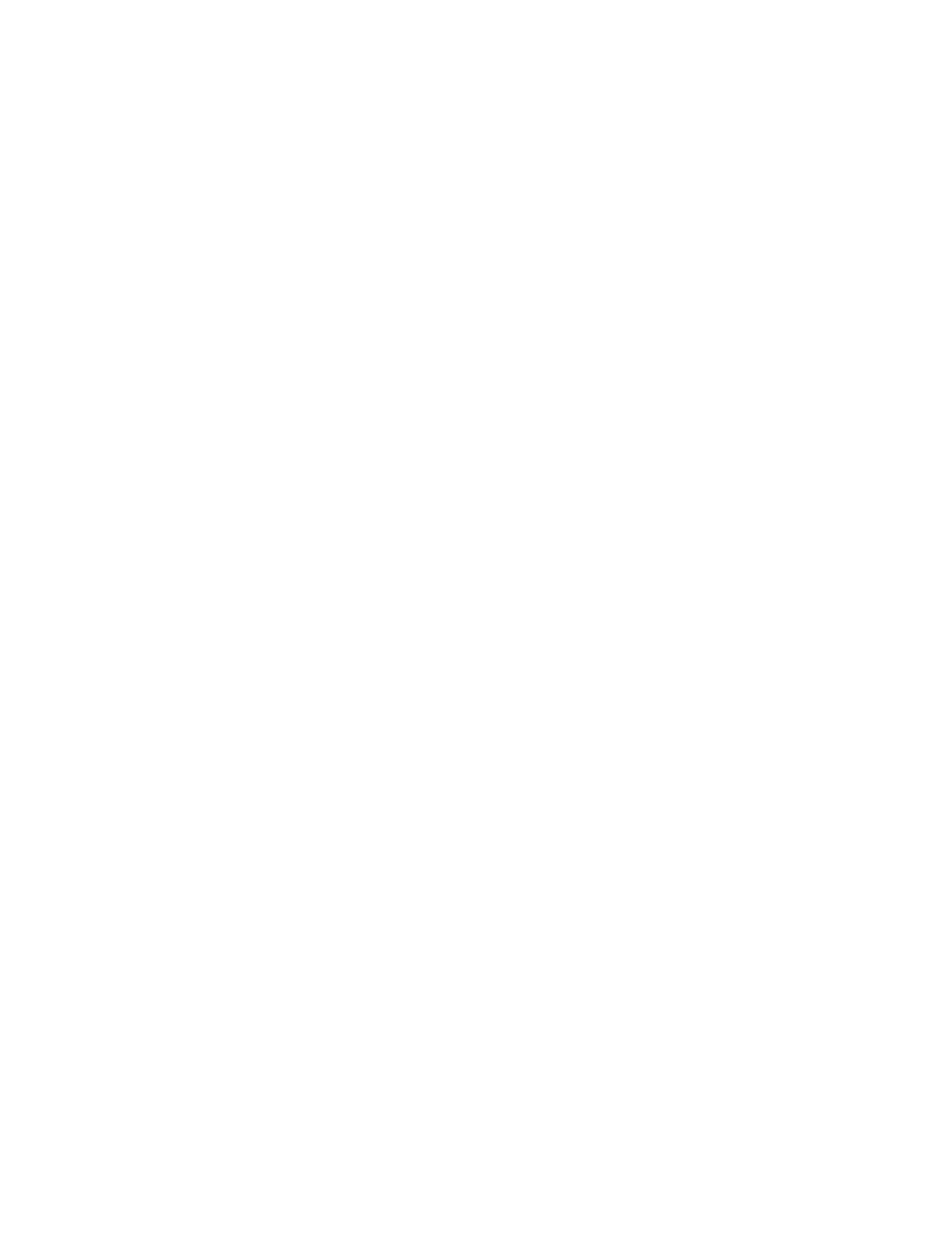The initial stages of this... the money has been appropriated in this project, at least since 2007. The concept is simple with the southem boardwalk is to extend it down the property line, that we own in Clam Pass. It is a public park. .. that what we see is that people will go out to the park and at a certain point they will either go north or south or stop. So the concept is to try to spread people down the beach and get them down to the beach.

What we've done at this point is... were asking for funding. The money has been appropriated, it's in the budget. But whenever we take a step to spend money, we go to the Tourist Development Council (TDC.) We go to the Board of County Commissioners. We haven't traditionally gone to you for this, because it is not an area where you are appropriating money or okaying firnds. But given the interest and the need for us to be as transparent as could, we wanted to bring this to you and let you hear from people who may be affected by it and then ask for your ups or downs on bringing this forward. What I would tell you too. .. since this is a project that is already approved by the Board of County Commissioners/TDC. If you vote down, I still feel an obligation to bring it forward and tell them that's where you guys are. If you vote up, I would also let them know that as well. That is kind of the history of the project. .. where we are. .. where we are today. Hank Jones is here.

In your packet is an Executive Summary that would go to the TDC that would go to the Board of County Commissions. (See attached) I will read for everyone's sake.... Recommendation is to approve the expenditure Tourist Development Beach Park Facilities Tax Funds for \$734,370 with Q. Grady Minor and Associates P.A. for Request for Proposal (RFP) Number l4-6301 for Design Services for Clam Pass Park Boardwalk and Restroom Facility and make a finding that this expenditure promotes tourism.

The last thing I'll say about this is... if this is approved, we would work with a Consultant. The expectation from of the Pelican Bay Foundation, we did meet their... with a Sub Committee at their behest, to look at the plans we had. .. at conceptual drawings we had... and they asked us to take away several things and to improve several things, which we intend to do. If we hire a design Consultant, that is what we would ask the Consultant to do, to make that conceptual drawing according to the feedback that we've gotten from the pelican Bay Foundation and ultimately we would bring that Conceptual Drawing back to pelican Bay Foundation for their initial approval. There are three (3) levels of approval that we bave to achieve with the Pelican Bay Foundation.. . and this would be the first step. So there is a lot of opportunity for public input and it is something that the.. . Hank Jones wants to say something.

HANK JONES: I want to... I got a question... just because I get stuck with doing what everybody says. (Laughter) We had a lot of talk earlier in this meeting on what the public needs and public wants. I'm confused on this Clam Pass thing on the interplay between what the public wants and what Pelican Bay Foundation wants. I don't how that should be addressed. But I think we should give this project the same benefit of public... public input as the input from the Pelican Bay Foundation. But I am not aware of the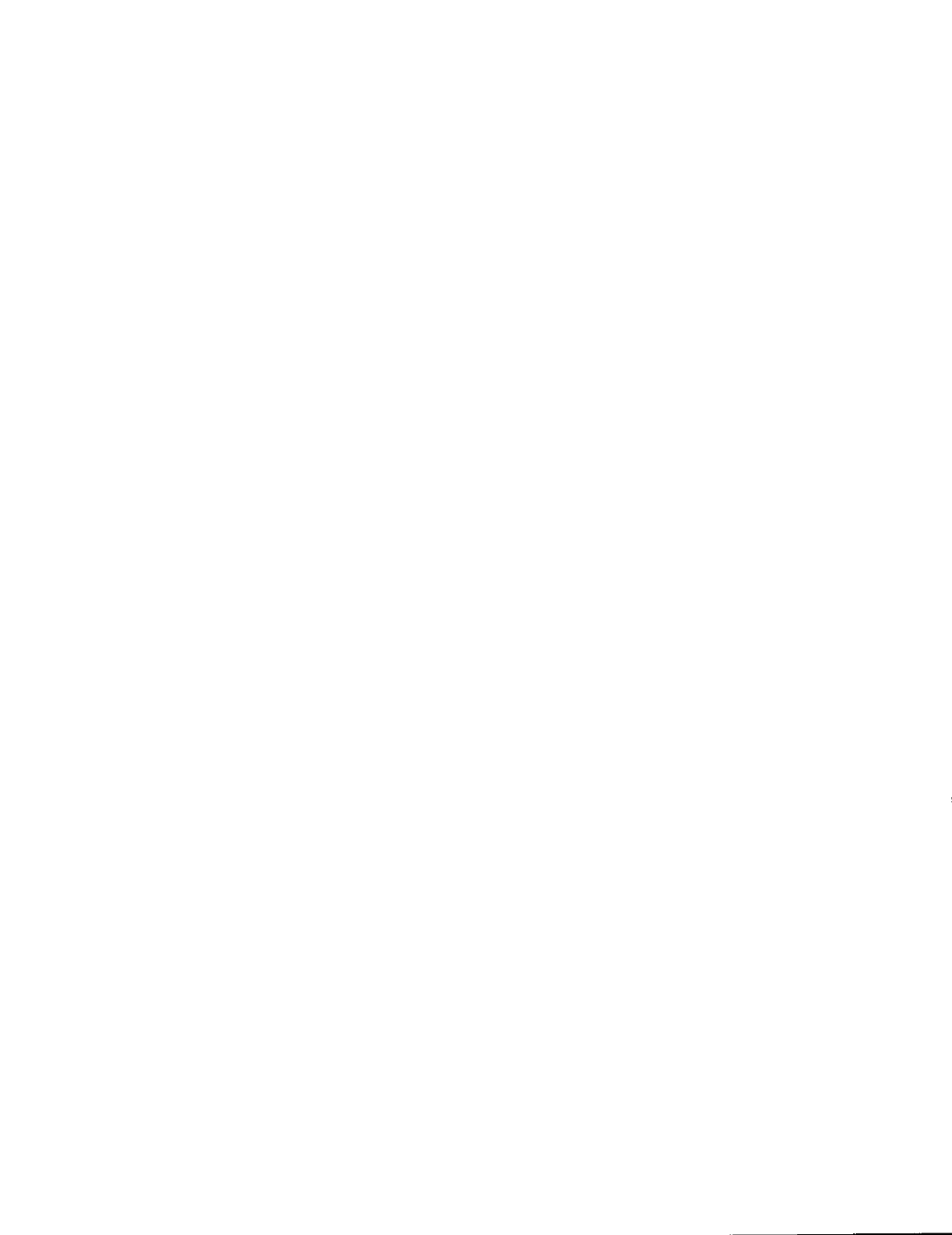agreements out there. I'm just talking as a citizen, representing whatever the public might want at this facility that perhaps some other interest don't want.

BARRY WILLIAMS: Good.

HANK JONES: Well, that fell flat, didn't it? (Laughter) CHAIRMAN OLESKY: Nice comment (inaudible)

BARRY WILLIAMS: Mr. Chair... if you like... I mean... that would be the presentation I would give you about this project. It might be appropriate to hear... from some of your...

CHAIRMAN OLESKY: That's... I'm going there...

VICE CHAIR BROUGHAM: This Executive Summary is to approve funding an RFP that will provide the need around a conceptual design based upon feedback and input from? Interested parties. . . concemed parties. .. all parties. ..

BARRY WILLIAMS: Well, there is several levels of this project being vetted. TDC, the Collier County Board of County Commissioners... ultimately if this RFP was approved. We would hire Q. Grady Minor and what they would do is begin the conceptual plans that were consistent with what the public would like and what the Foundation would like and ultimately to have approval by the Foundation.

VICE CHAIR BROUGHAM: I just want some clarity on that. I don't like the idea of spending \$734,370 to an Engineer to go forward in developing a conceptual plan (inaudible) vacuum of input from all the interested parties. And that is what I would like some clarity on. If this is approved by all people who have the authority to approve it; and if Q. Grady Minor goes off in his office and based on what he heard from Pelican Bay Foundation, develops a conceptual plan, comes out of out of the box and everybody boos and hisses. .. that's not a good expenditure of funds. I don't... I am trying to understand that process.

> HANK JONES: If I may comment? BARRY WILLIAMS: Oh, please.

HANK JONES: What we would do in an RFP. We have stops built in, phases of the design effort. And the very first one is to come up with the input and the concepts. At that point... it is like a go, no go. That may send you back to the interested parties to proceed to more details. Just in case there is a problem.

BARRY WILLIAMS: The intcresting thing about that to consider is... whether the southem boardwalk is a good idea or not as we go forward. .. there are some elements, like thc kayak launch and the parking lot redo... which may be some good elements. So, if we are able to move forward with some of the elements that is better than just to kill the whole thing. I think.

VICE CHAIR BROUGHAM: (Inaudible)

BARRY WII.LIAMS: But your point too is a good one. Do you spend money now for a boardwalk nobody one wants? I don't know.

VICE CHAIR BROUGHAM: Well, we don't know that nobody wants it. Everyone isn't here... put it that way.

MURDO SMITH: I've got a question here. If the concepts is okay with Grady Minor, whoever.. . if therc is not as many facilities would their fee be reduced?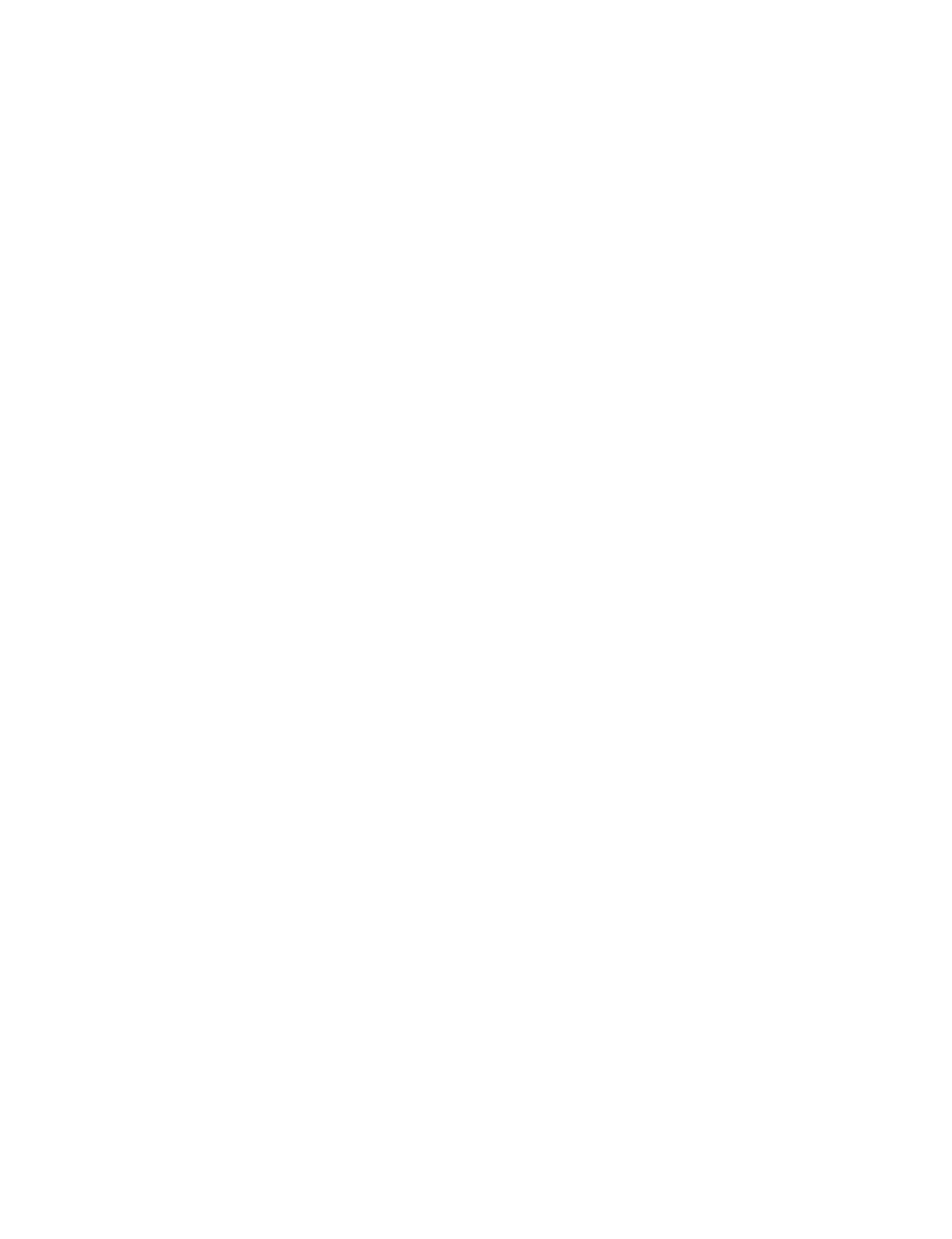BARRY WILLIAMS: I don't follow vour question. MURDO SMITH: say if they build a bathroom but not a boardwalk, or build a boardwalk and no bathroom... would there be a reduction? BARRY WILLIAMS: They get paid by the services they

provide so...

MURDO SMITH: And my next question Barry is... Is this a Tourist Development Beach Park Facility Funds or TDC Funds... is it Fund 183?

Funds

BARRY WILLIAMS: Fund 183 Beach Park Facility

MURDO SMTIH: Did this come through PARAB? BARRY WILLIAMS: It did. It has been on the books for

<sup>a</sup>long time. Funds have been appropriated since 2007. It's been a while.

CHAIRMAN OLESKY: Do I have any public Comments on this? (Laughter) How many people want to speak on it? Well in that case we are going to have to limit you to 3 minutes.

MARSHA CRAVENS: I was requested... excuse me. .. Marsha Cravens with the Sierra Club. As you know all of this all came about today because I attended the October pARAB meeting and I brought it to your attention that there were RFPs going forward without any apparent meetings. .. without being brought before PARAB or any other Advisory Boards. .. that I could frnd and brought to your attention. I was requested to come back and do <sup>a</sup> presentation this month. So I have put together a PowerPoint, which I hope will work, it is basically, it is just some slides to help provide a little more background information on the real reason why this preliminary conceptual basis has given everybody so much heartbum.

VICE CHAIR BROUGHAM: Marsha, who are you speaking down on behalf of all these people?

MARSHA CRAVENS: I am speaking on the behalf of the Siena Club and we have a Regional Group. But I am empowered to speak as one voice for the Sierra Club which we have many, many members in Florida. And we have Regional  $\frac{1}{1}$  and National members, which I am speaking on their behalf.

She was unable to show slides in the beginning of her presentation due to technical difficulties.

Marsha Cravens gave a slide presentation and the history on pelican Bay/Clam Pass area. She spoke on natural resources, conservation and preservation areas. Some groups thought a lot of the projects proposed were not appropriate for this location.

She noted Mr. McAlpin stated the basis for the conceptual plans was to spread people out on the beach. People naturally spread out, they don't need a boardwalk.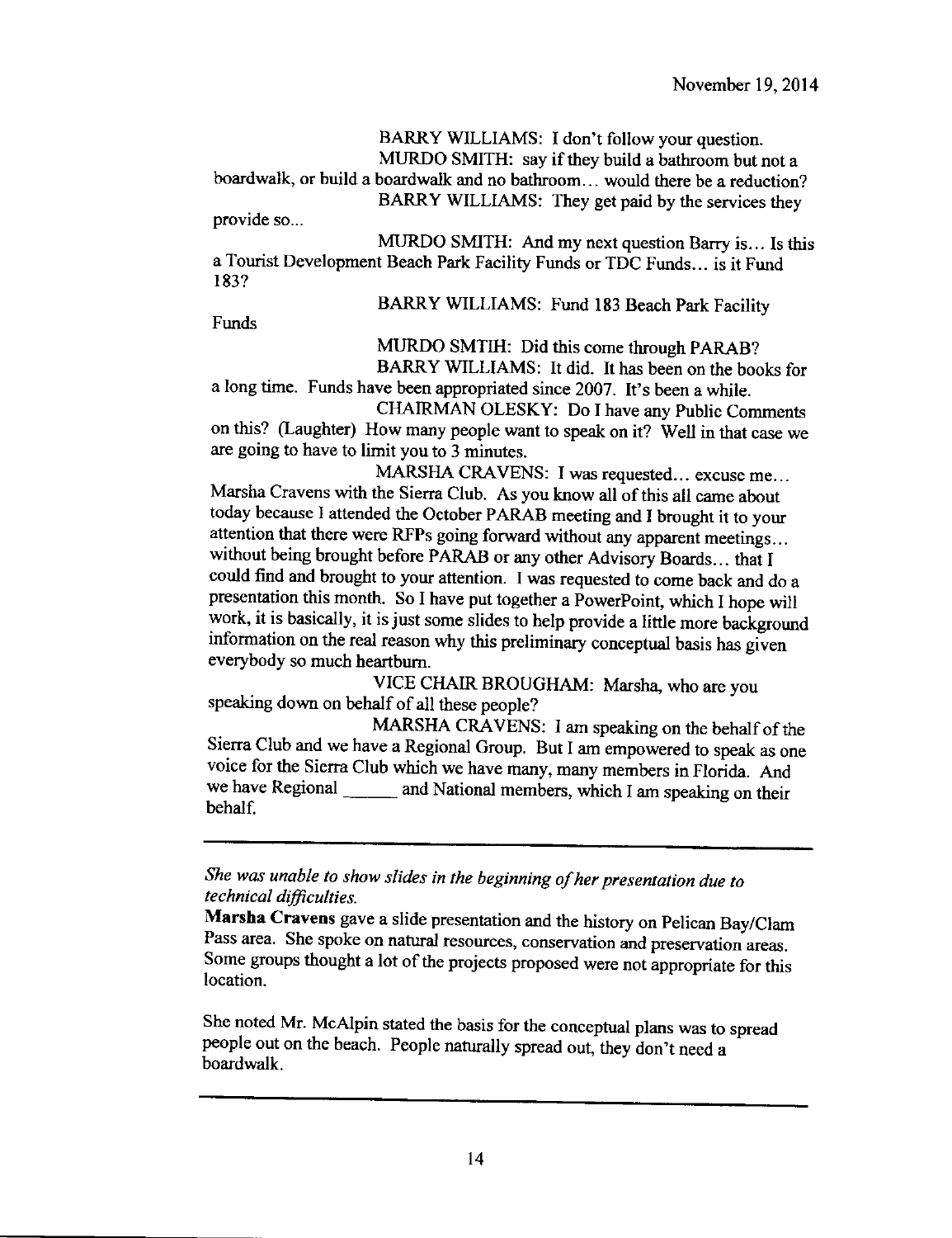$\label{eq:2.1} \frac{1}{\sqrt{2}}\int_{0}^{\infty}\frac{1}{\sqrt{2\pi}}\left(\frac{1}{\sqrt{2\pi}}\right)^{2\alpha} \frac{1}{\sqrt{2\pi}}\int_{0}^{\infty}\frac{1}{\sqrt{2\pi}}\left(\frac{1}{\sqrt{2\pi}}\right)^{\alpha} \frac{1}{\sqrt{2\pi}}\frac{1}{\sqrt{2\pi}}\int_{0}^{\infty}\frac{1}{\sqrt{2\pi}}\frac{1}{\sqrt{2\pi}}\frac{1}{\sqrt{2\pi}}\frac{1}{\sqrt{2\pi}}\frac{1}{\sqrt{2\pi}}\frac{1}{\sqrt{2\pi}}$